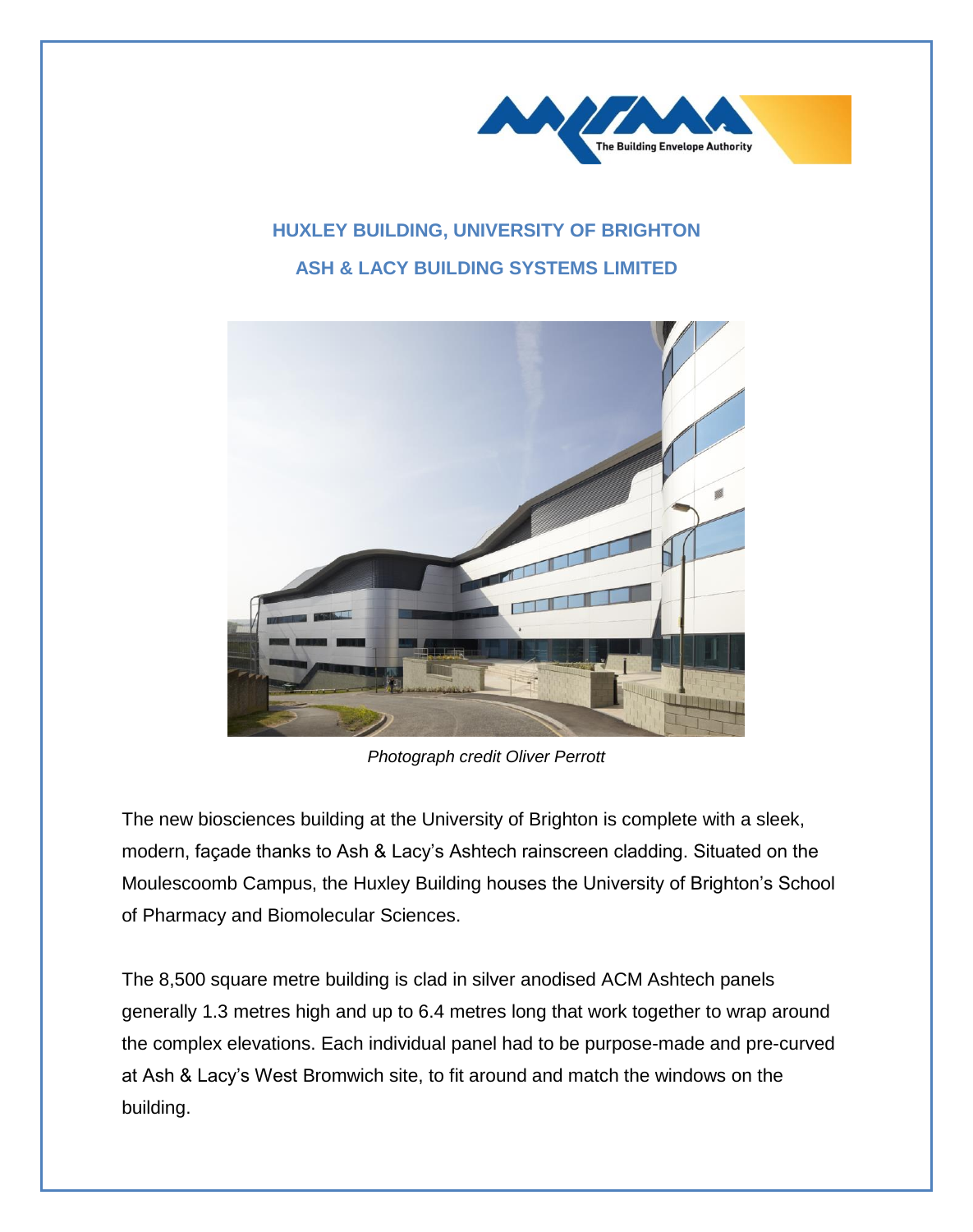The protruding raked capping details were also manufactured in the same material, in order to provide a fully cohesive design. Original concept architects, Llewelyn Davies Yeang specified using 3,500 square metres of Ash & Lacy's Ashtech for the extensive new build, to give the building an innovative and hi-tech finish, reflecting the standards of the department itself.

The design of the seven-storey building responds to the constraints of a steeply sloping site divided by a service road creating staggered floor levels, interesting external spaces and a flowing façade. The science block also features a sedum green roof fitted with solar panels for the heating of domestic water contributing to the very good BREEAM rating it has secured.



*Photograph credit Oliver Perrott*

Morgan Sindall Professional Services carried the original concept forward through the detailed design stages and onto completion working in collaboration with the main contractors Morgan Sindall (Construction) under a design and build contract and with the Ashtech system being installed by Cladding & Roofing Systems Ltd.